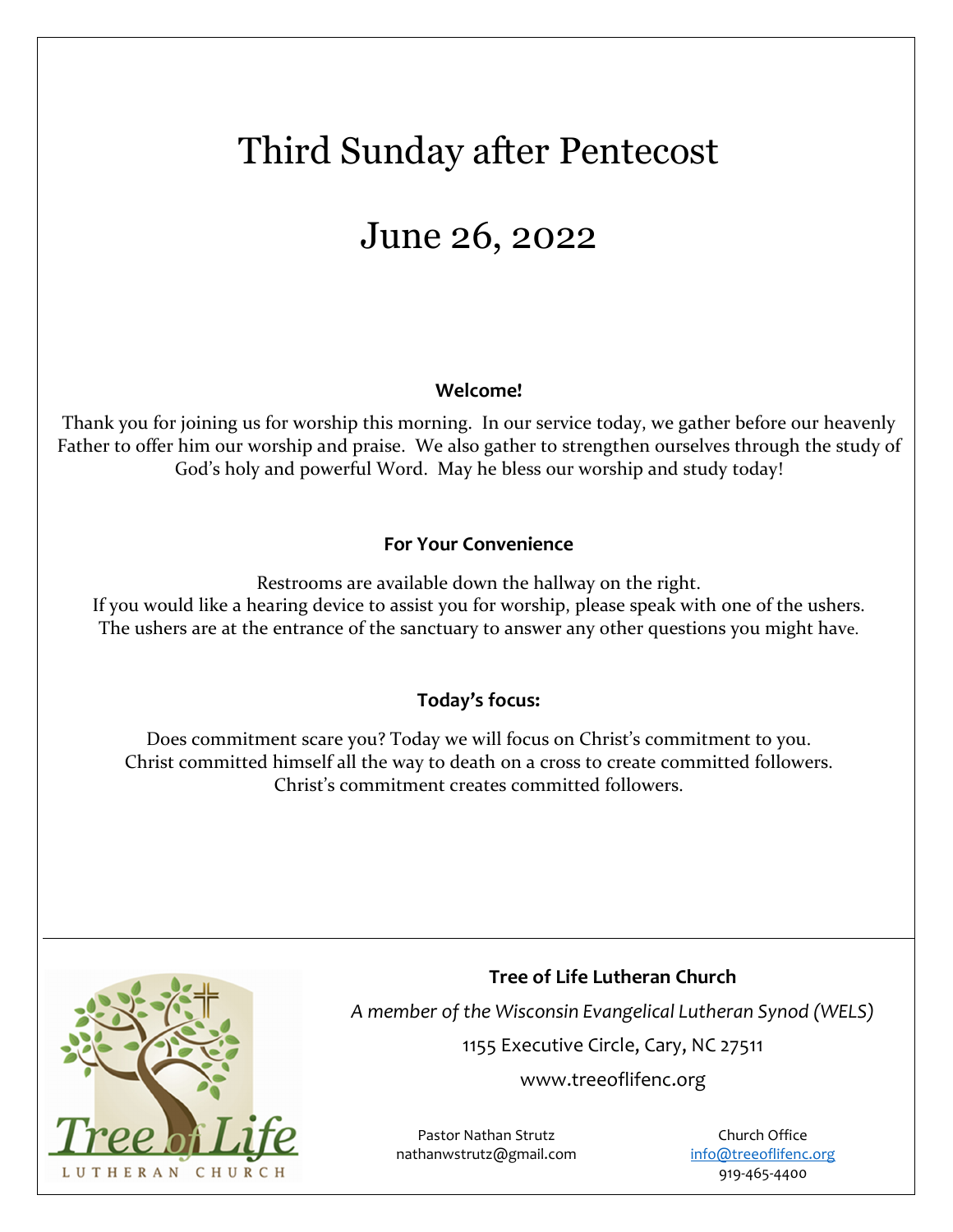#### **836 I Walk in Danger All the Way** *sts. 1–2, 5–6*



Tune: Geist-reiches Gesang-Buch, Halle, 1708, ed. Johann A. Freylinghausen Text and tune: Public domain

#### *Stand*

In the name of the Father and of the  $+$  Son and of the Holy Spirit. **Amen.**

#### **Confession**

Blessed are they whose transgressions are forgiven, whose sins are covered. **Blessed are they whose sin the Lord does not count against them.**

Let us confess our sins to the Lord.

**Almighty and merciful Father,** 

 **we have strayed from your ways like lost sheep. We have followed what we have devised and desired in our hearts. We have offended you and sinned against your holy law. We have done those things that we should not have done,**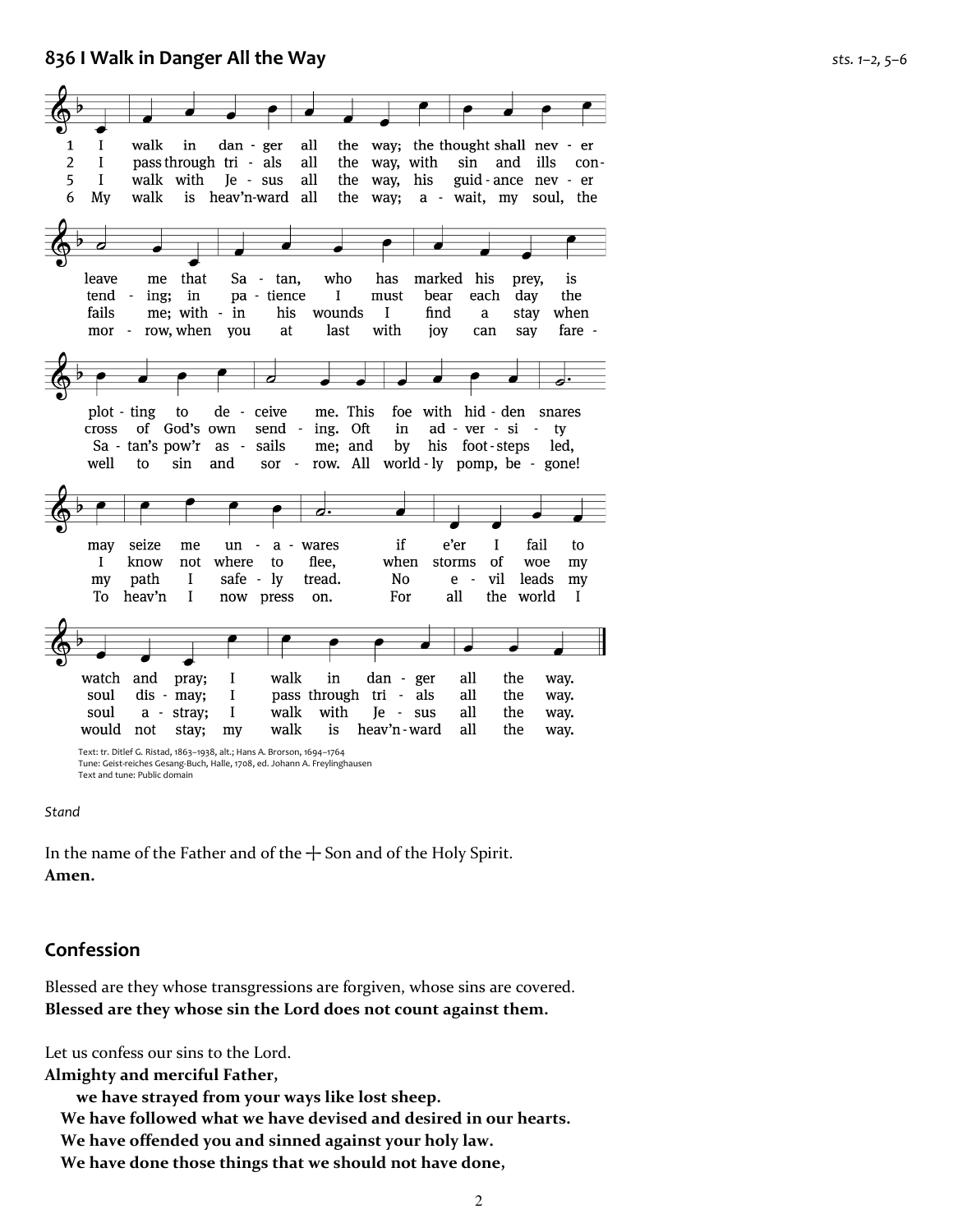**and we have not done those things that we should have done. Have mercy on us, Lord! Spare us, forgive us, and restore us, according to your promises in Christ Jesus.**

*Silence for meditation and reflection* 

Our gracious Father in heaven has been merciful to us. He sent his only Son, Jesus Christ, who gave his life as the atoning sacrifice for the sins of the whole world. Therefore, as a called servant of Christ and by his authority, I forgive you all your sins in the name of the Father and of the  $+$  Son and of the Holy Spirit. **Amen.**

#### **Lord, Have Mercy** *spoken*

In peace let us pray to the Lord. **Lord, have mercy.**

For the peace from above and for our salvation, let us pray to the Lord. **Lord, have mercy.**

For the peace of the whole world, for the well-being of the Church of God, and for the unity of all, let us pray to the Lord. **Lord, have mercy.**

For this holy house and for all who offer here their worship and praise, let us pray to the Lord. **Lord, have mercy.**

Help, save, comfort, and defend us, gracious Lord. **Amen.**

*The soloist will introduce the refrain and sing the verses. The congregation is invited to join in the refrain at the beginning and end.* 

### **Glory to God in the Highest** *CW 191*



3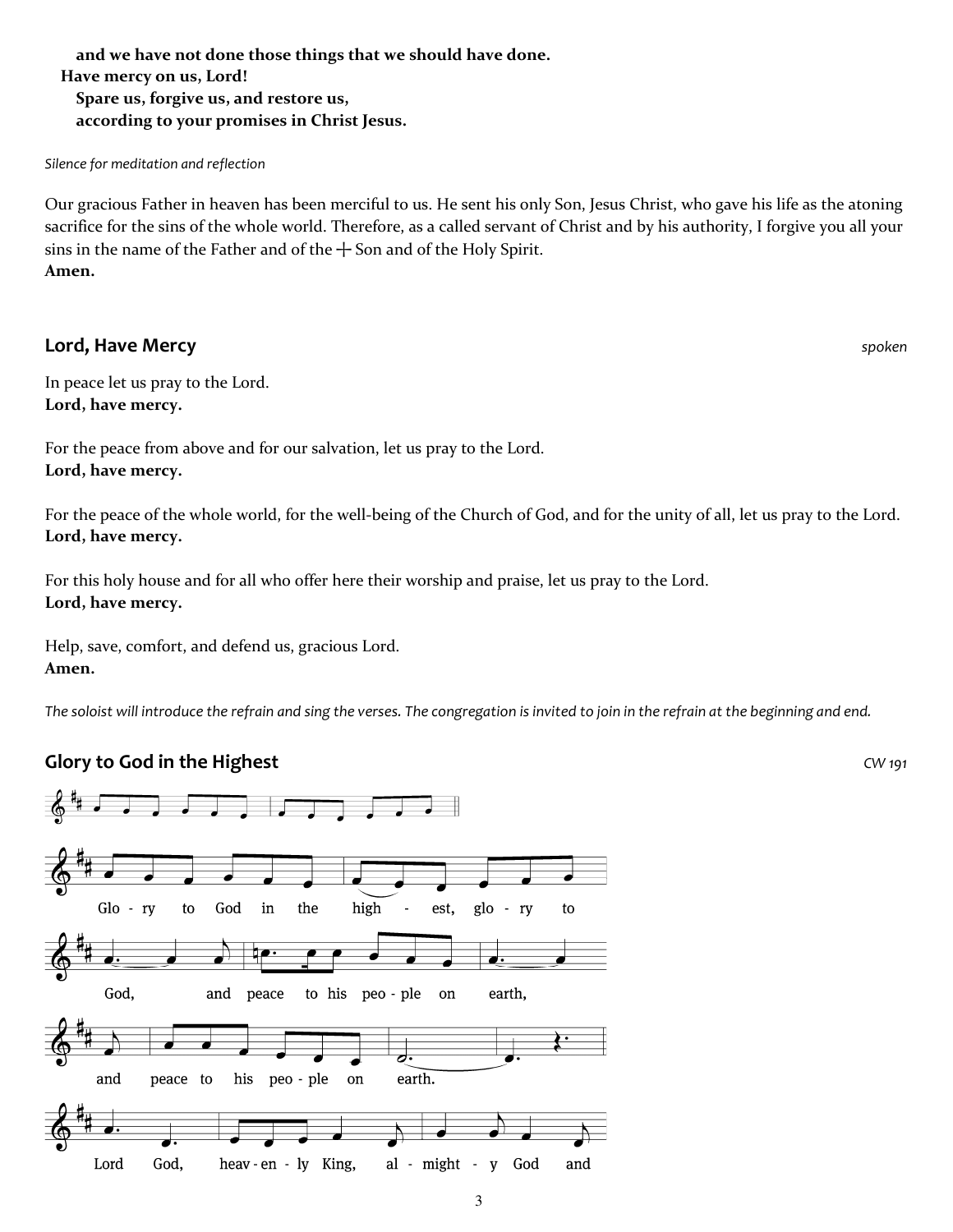

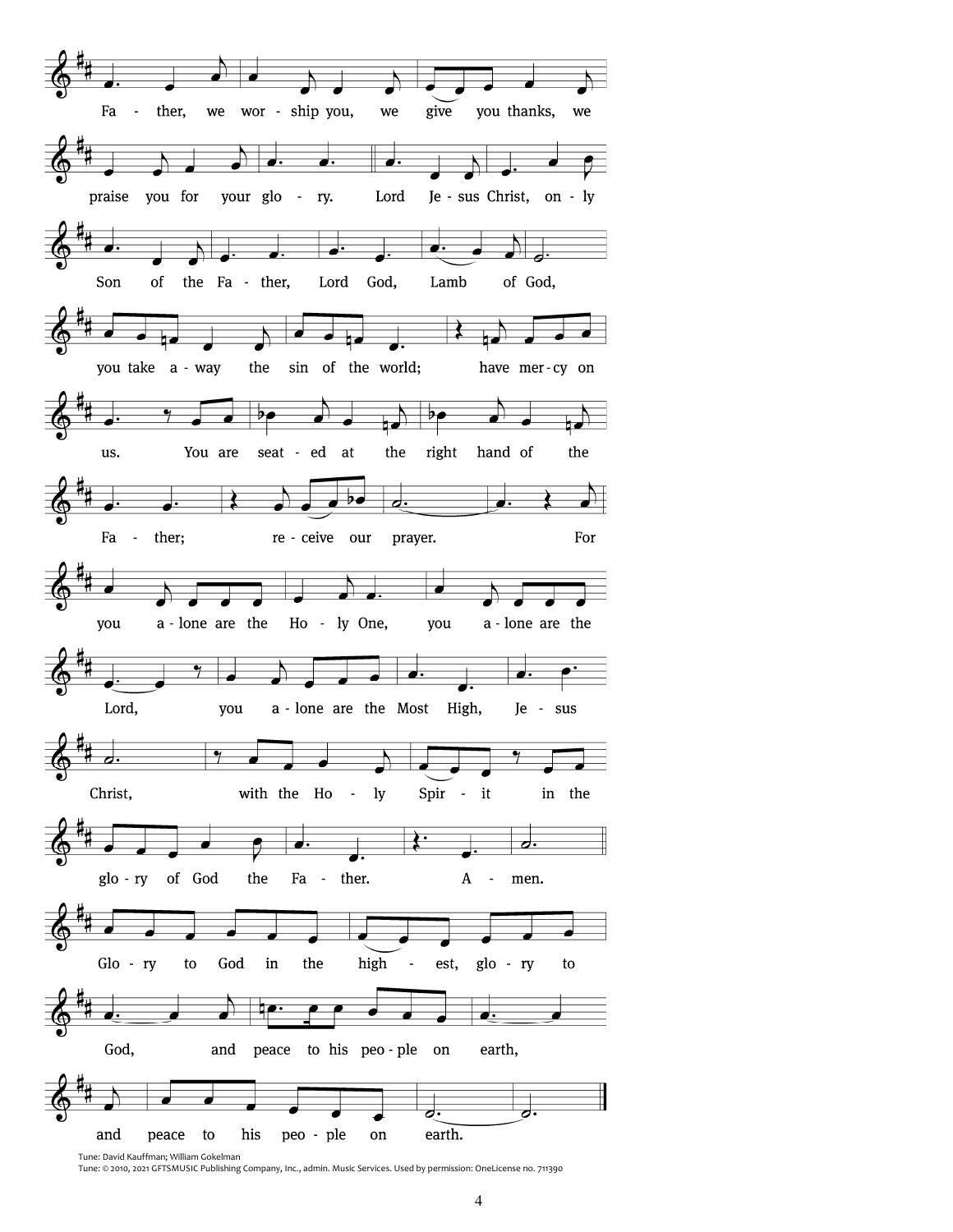### The Word

The Lord be with you. **And also with you.**

#### **Prayer of the Day**

Let us pray.

O God, you have prepared joys beyond understanding for those who love you. Pour into our hearts such love for you that, loving you above all things, we may obtain your promises, which exceed all that we can desire; through your Son, Jesus Christ our Lord, who lives and reigns with you and the Holy Spirit, one God, now and forever. **Amen.**

*Be seated* 

#### **First Reading** *1 Kings 19:19–21*

<sup>19</sup>So Elijah went from there and found Elisha son of Shaphat. He was plowing with twelve yoke of oxen, and he himself was driving the twelfth pair. Elijah went up to him and threw his cloak around him. <sup>20</sup>Elisha then left his oxen and ran after Elijah. "Let me kiss my father and mother goodbye," he said, "and then I will come with you."

"Go back," Elijah replied. "What have I done to you?"

<sup>21</sup>So Elisha left him and went back. He took his yoke of oxen and slaughtered them. He burned the plowing equipment to cook the meat and gave it to the people, and they ate. Then he set out to follow Elijah and became his servant.

The Word of the Lord. **Thanks be to God.**

#### **818 My Soul Finds Rest in God Alone** *sts. 1, Ref, 2*

*Sung by the Soloist.* 

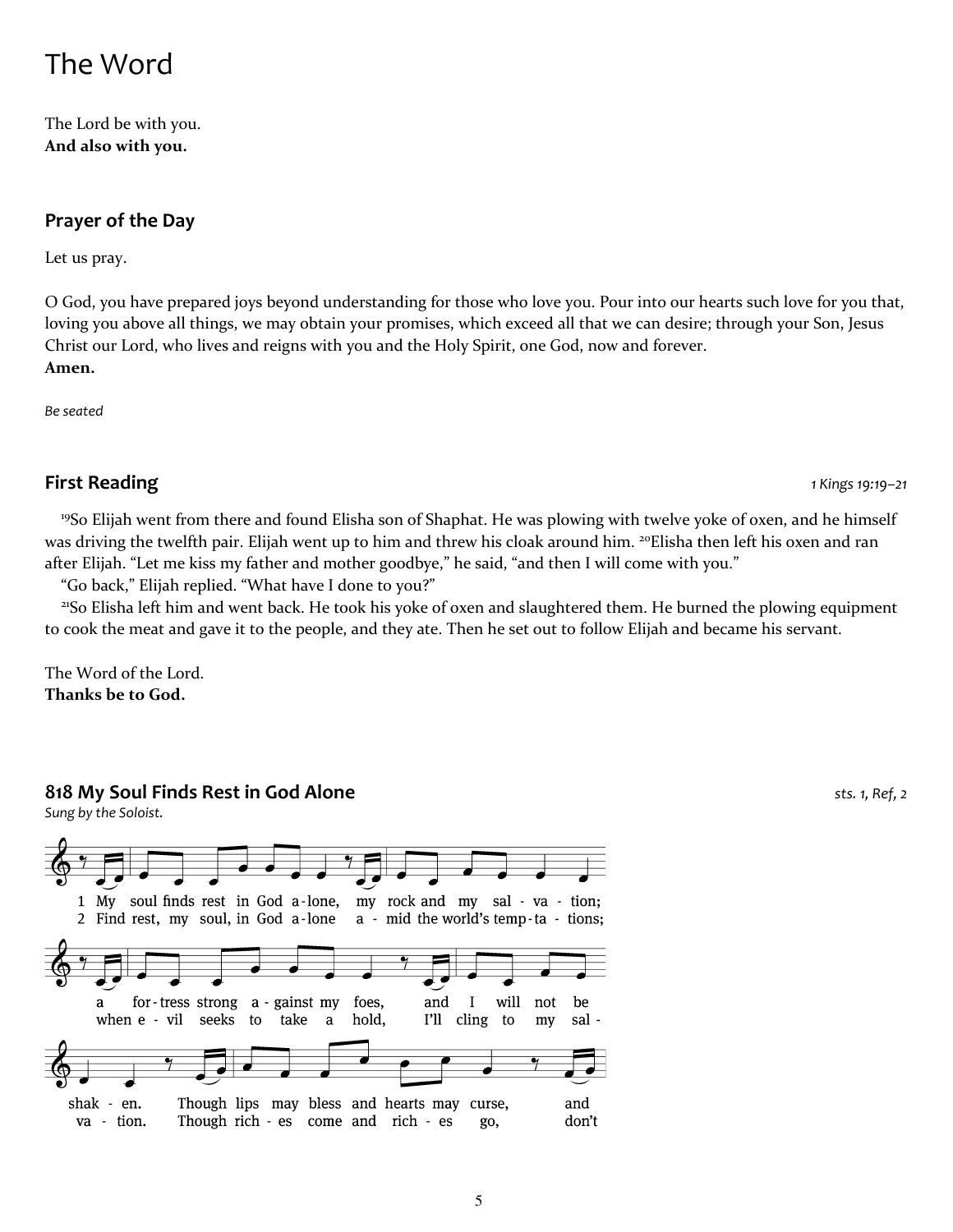

#### **Second Reading** *2 Corinthians 11:21b–30*

Whatever anyone else dares to boast about—I am speaking as a fool—I also dare to boast about. <sup>22</sup>Are they Hebrews? So am I. Are they Israelites? So am I. Are they Abraham's descendants? So am I. <sup>23</sup>Are they servants of Christ? (I am out of my mind to talk like this.) I am more. I have worked much harder, been in prison more frequently, been flogged more severely, and been exposed to death again and again. <sup>24</sup>Five times I received from the Jews the forty lashes minus one. <sup>25</sup>Three times I was beaten with rods, once I was pelted with stones, three times I was shipwrecked, I spent a night and a day in the open sea, <sup>26</sup>I have been constantly on the move. I have been in danger from rivers, in danger from bandits, in danger from my fellow Jews, in danger from Gentiles; in danger in the city, in danger in the country, in danger at sea; and in danger from false believers. <sup>27</sup>I have labored and toiled and have often gone without sleep; I have known hunger and thirst and have often gone without food; I have been cold and naked. <sup>28</sup>Besides everything else, I face daily the pressure of my concern for all the churches. <sup>29</sup>Who is weak, and I do not feel weak? Who is led into sin, and I do not inwardly burn? <sup>30</sup>If I must boast, I will boast of the things that show my weakness.

The Word of the Lord. **Thanks be to God.**

*Stand* 

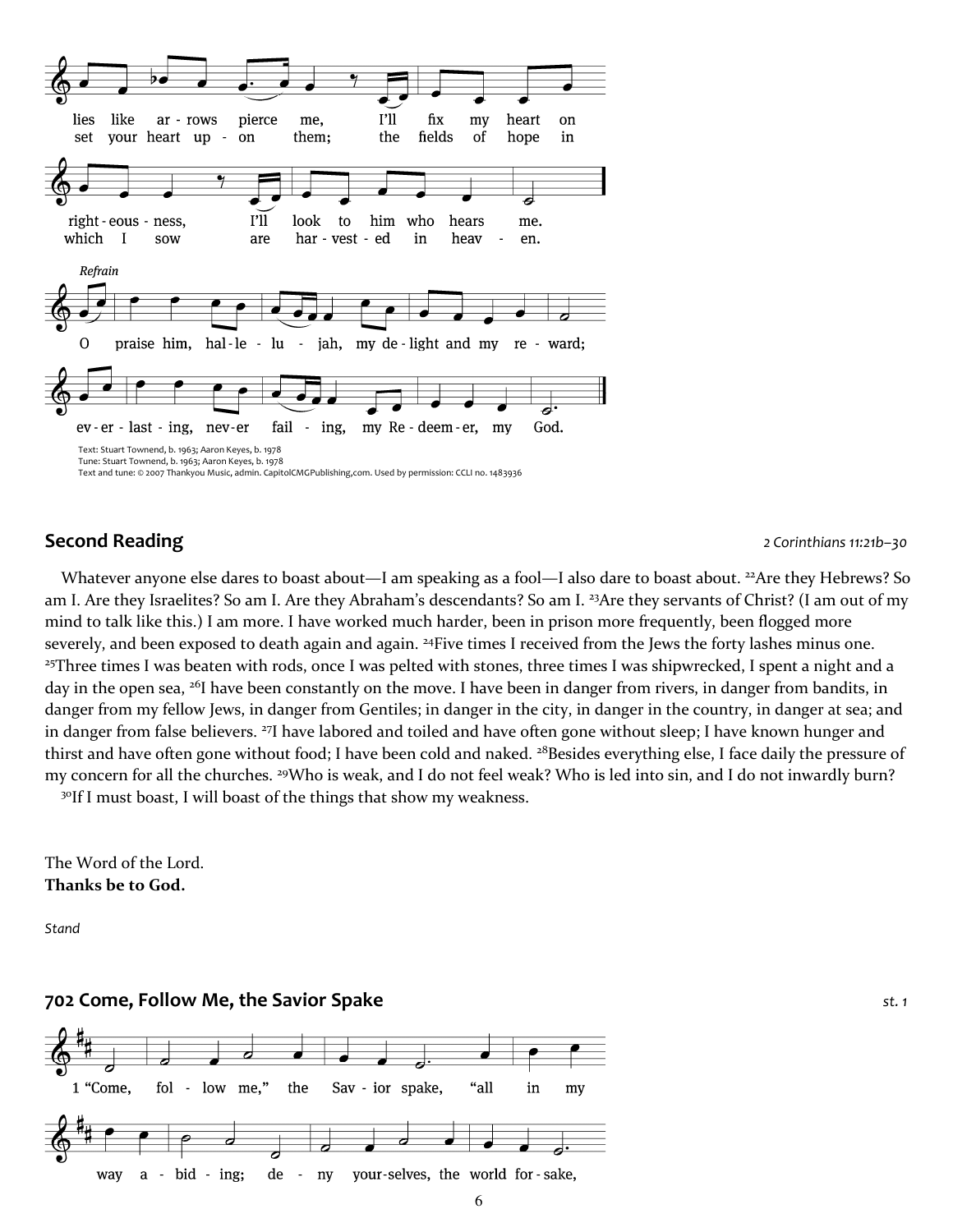Text and tune: Public domain

**Gospel** *Luke 9:51–62*

<sup>51</sup>As the time approached for him to be taken up to heaven, Jesus resolutely set out for Jerusalem. <sup>52</sup>And he sent messengers on ahead, who went into a Samaritan village to get things ready for him; <sup>53</sup>but the people there did not welcome him, because he was heading for Jerusalem. <sup>54</sup>When the disciples James and John saw this, they asked, "Lord, do you want us to call fire down from heaven to destroy them?" <sup>55</sup>But Jesus turned and rebuked them. <sup>56</sup>Then he and his disciples went to another village.

<sup>57</sup>As they were walking along the road, a man said to him, "I will follow you wherever you go."

58Jesus replied, "Foxes have dens and birds have nests, but the Son of Man has no place to lay his head."

<sup>59</sup>He said to another man, "Follow me."

But he replied, "Lord, first let me go and bury my father."

<sup>60</sup>Jesus said to him, "Let the dead bury their own dead, but you go and proclaim the kingdom of God."

<sup>61</sup>Still another said, "I will follow you, Lord; but first let me go back and say goodbye to my family."

 $62$ Jesus replied, "No one who puts a hand to the plow and looks back is fit for service in the kingdom of God."

The Gospel of the Lord. **Praise be to you, O Christ!**

*Be seated* 

#### **695 Take My Life and Let It Be** *sts. 1–3, 5*



Text: Frances R. Havergal, 1836–1879 Tune: William H. Havergal, 1793–1870 Text and tune: Public domain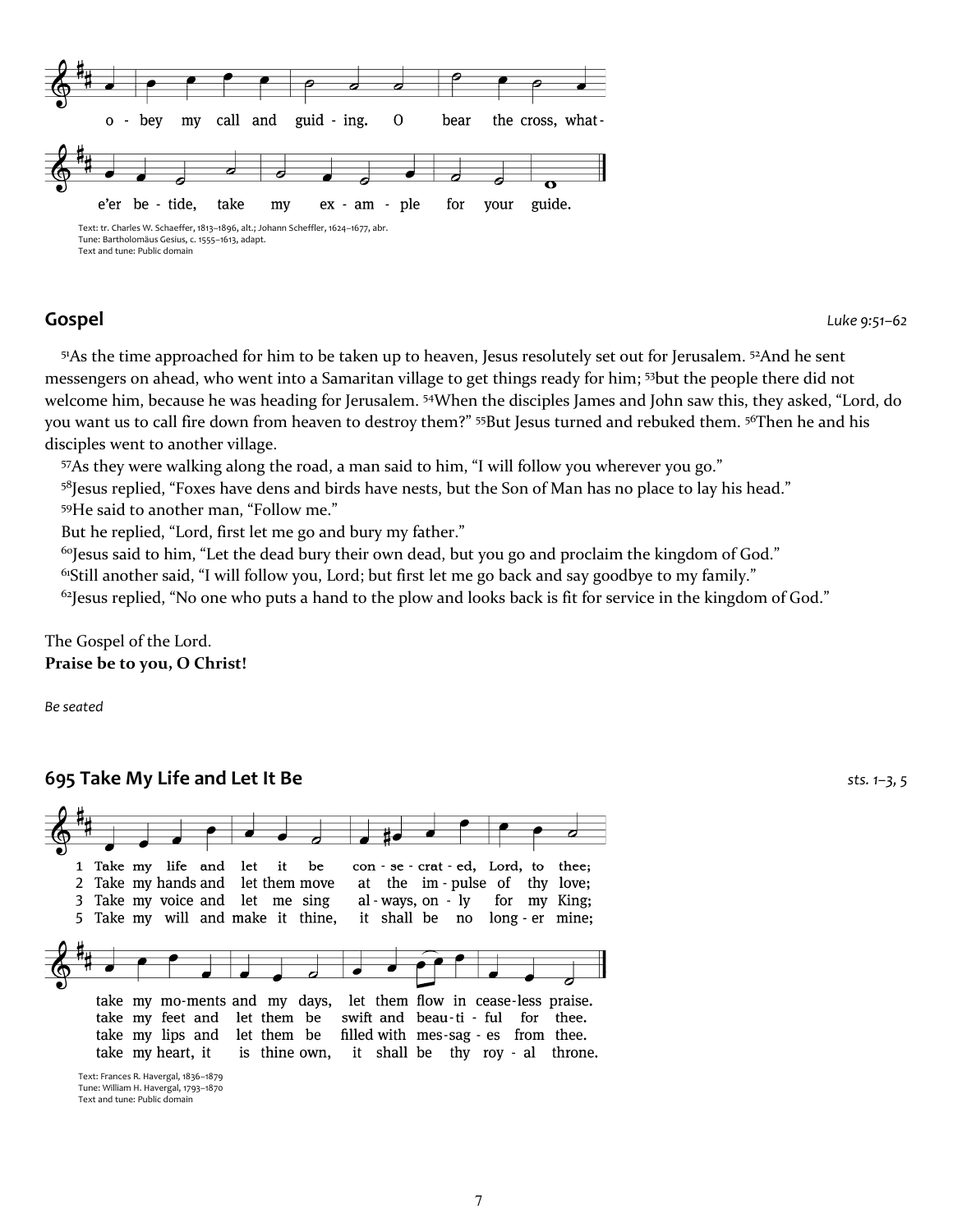#### **Sermon: "Christ's Commitment Creates Committed Followers"** *Luke 9:57-62*

Questions to consider while hearing the sermon:

- 1. What's scary about commitment?
- 2. What's the most important commitment?
- 3. What are the three examples of commitment in front of us? (three d words)
- 4. Why was Jesus so mean to this person with such enthusiasm?
- 5. What did Jesus mean, "Let the dead bury their own dead"?
- 6. What's the first and most urgent work we have to do?
- 7. What was different about plowing in Jesus' day compared to today?
- 8. What do we need to look forward at to follow Christ?
- 9. What have you had to give up to plow the mission field, here?
- 10. How did Christ show his commitment to us?

For further discussion:

- 1. Discuss the commitment Christ made to you.
- 2. What things in your life do you need to reprioritize so Christ comes first?
- 3. Pray for one person to whom God is calling you to proclaim his kingdom. Ask others to pray for you and that precious soul as well.

*Stand* 

#### **Apostles' Creed**

**I believe in God, the Father Almighty, maker of heaven and earth.**

**I believe in Jesus Christ, his only Son, our Lord, who was conceived by the Holy Spirit, born of the Virgin Mary, suffered under Pontius Pilate, was crucified, died, and was buried. He descended into hell. The third day he rose again from the dead. He ascended into heaven and is seated at the right hand of God the Father Almighty. From there he will come to judge the living and the dead.**

**I believe in the Holy Spirit, the holy Christian Church,**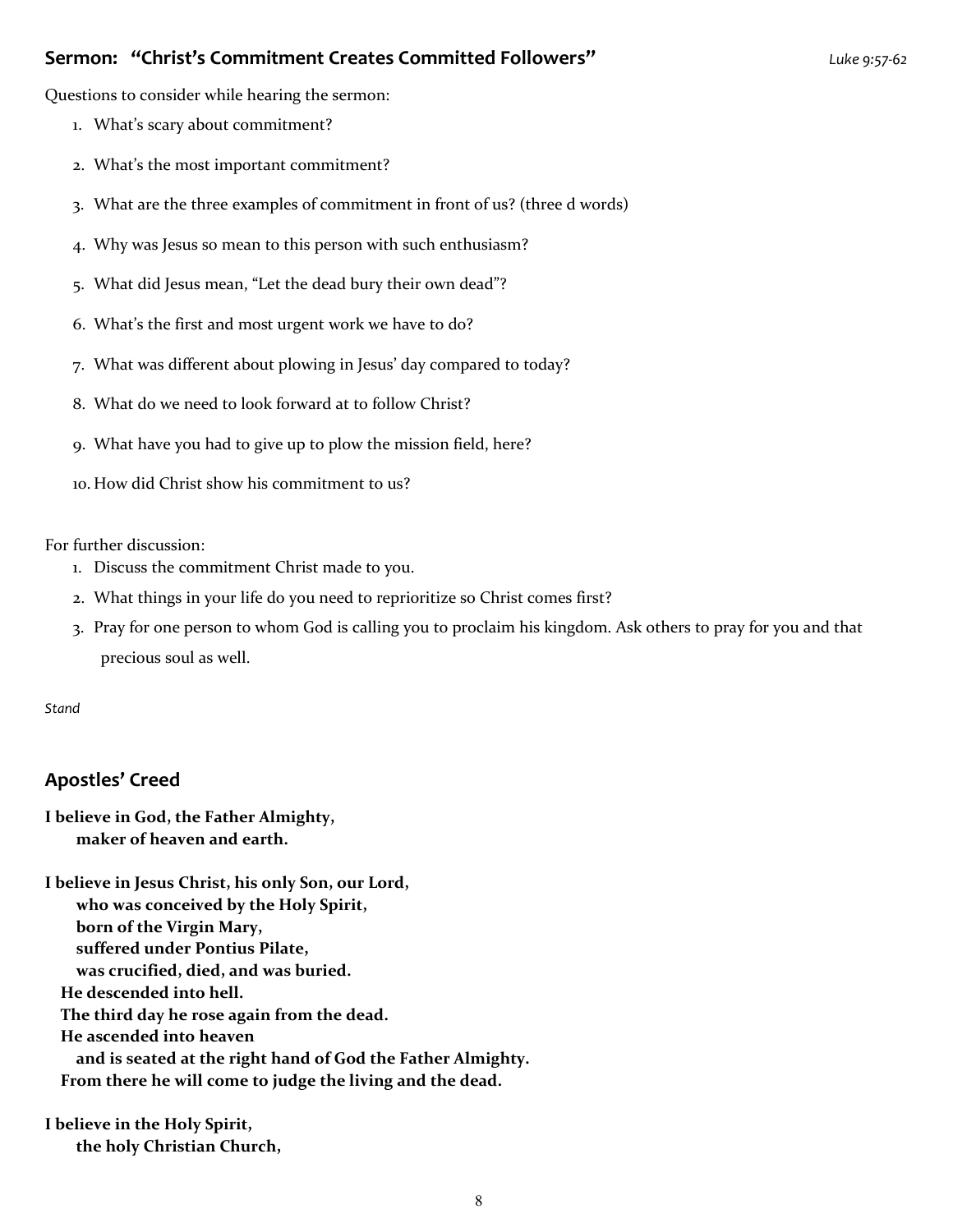**the communion of saints, the forgiveness of sins, the resurrection of the body, and the life everlasting. Amen.**

*Be seated* 

#### **Prayer of the Church**

Almighty God and Father, we thank you for all your mercies, especially for the gift of your Son, through whom you have revealed your gracious will. We praise you for the Holy Spirit and his working through the means of grace. **Plant your Word in our hearts, and cause it to produce fruit in our lives.**

Keep our children in the grace of their baptisms. Enable their parents to train them in lives of faith. **Raise up Christians to serve you in the ministry of the Word and in all godly walks of life.**

Preserve our nation in justice and honor. Guide and bless all who make, administer, and judge our laws. **Give them wisdom that they may promote justice and hinder evil.**

Comfort all who are in sorrow or need, sickness or adversity, *[especially . . . here name the person and the cause of the petition]*. Remember those who suffer persecution for the faith. Have mercy on those for whom death draws near. **Grant them your love, and take them into your tender care.**

Grant us these things, Father, for the sake of Jesus, who died and rose again. **Amen.**

#### **Lord's Prayer**

**Our Father in heaven, hallowed be your name, your kingdom come, your will be done on earth as in heaven. Give us today our daily bread. Forgive us our sins, as we forgive those who sin against us. Lead us not into temptation, but deliver us from evil. For the kingdom, the power, and the glory are yours now and forever. Amen.**

#### **Offering**

*Your offering may be placed in the collection plate at the back as you leave.*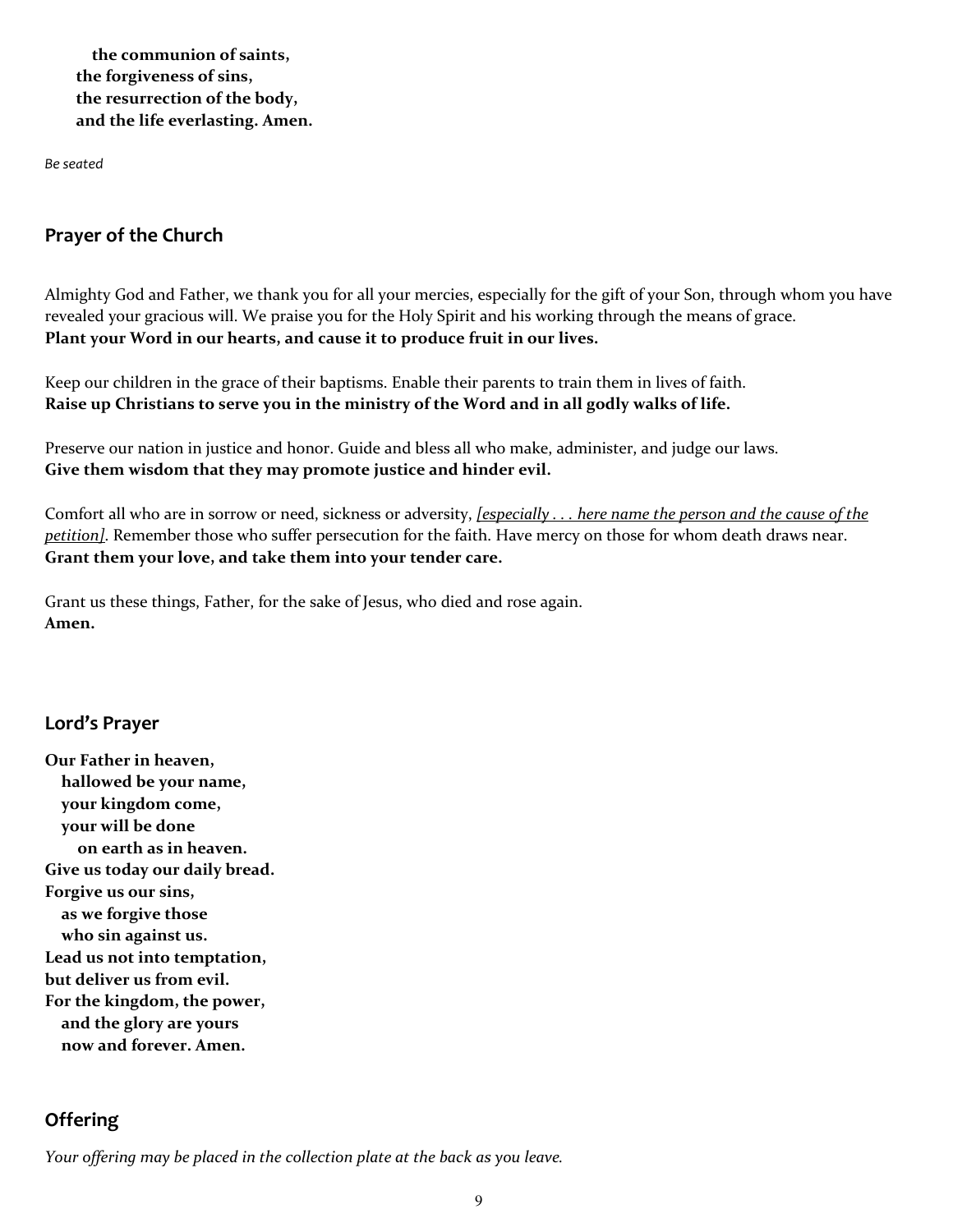#### **695 Take My Life and Let It Be** *sts. 4, 6*



*Stand* 

#### **Blessing**

The Lord bless you and keep you.

The Lord make his face shine on you and be gracious to you.

The Lord look on you with favor and  $+$  give you peace. **Amen.**

#### **739 Forth in Your Name, O Lord, I Go** *sts. 1–3, 5*



Text: Charles Wesley, 1707–1788, abr., alt.

Tune: Barry L. Bobb, b. 1951 Text: Public domain

Tune: © 1981, 1982 Barry L. Bobb. Used by permission: OneLicense no. 711390